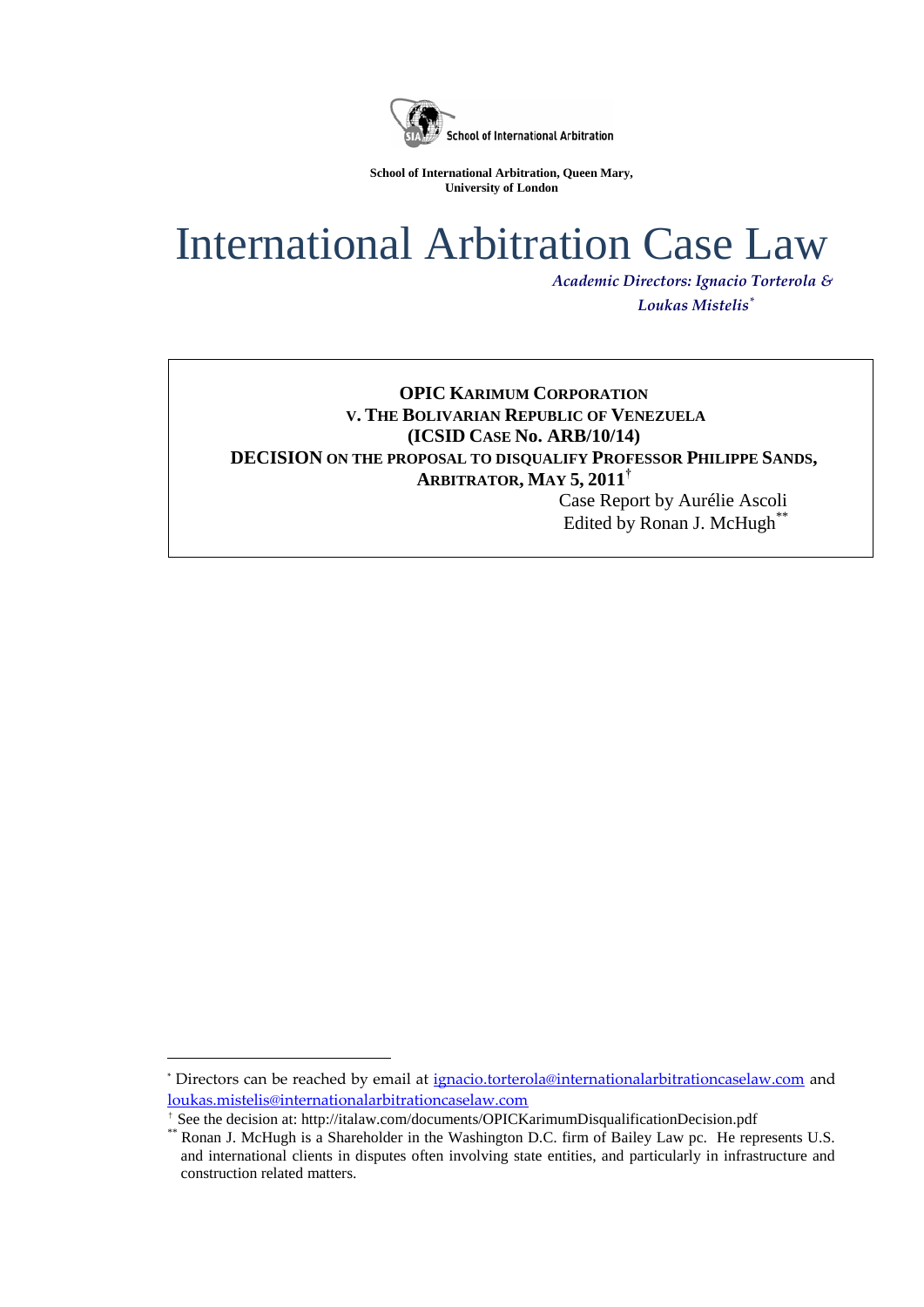# **INDEX OF MATTERS DISCUSSED**

| 1. |  |
|----|--|
| 2. |  |
|    |  |
|    |  |
|    |  |
|    |  |
|    |  |
|    |  |
|    |  |
| 3. |  |
|    |  |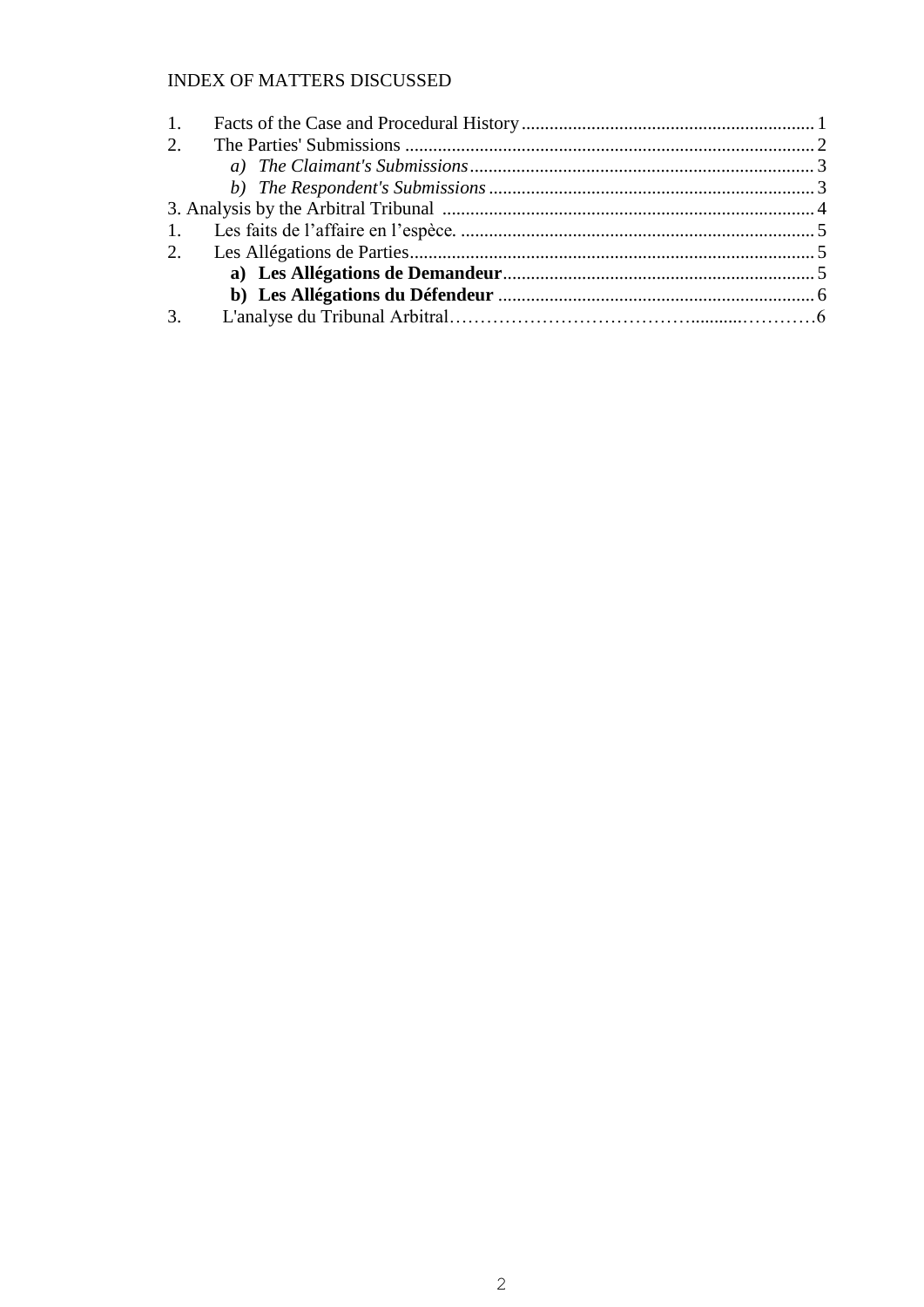#### *Digest*

This case concerns the rejection of a challenge to an arbitrator, Professor Phillipe Sands, proposed by Respondent, the Bolivarian Republic of Venezuela. The challenge was made by Claimant on the basis that the arbitrator had been appointed previously by Respondent and also by Respondent's counsel as arbitrator in ISCID and non-ICSID cases and these appointments create not only a potential for undue influence and unfair advantage but also suggest an on-going professional and business relationship between the arbitrator and Respondent and Respondent's counsel so as to create a manifest lack of independence and impartiality. The Two members of the Tribunal denied the Claimant's request for disqualification. In doing so, however, they confirmed the need for arbitrator impartiality and independence applies also in investor-state disputes. They held that there is a "relatively high burden" in challenging an ICSID arbitrator, that only a small number of cases were based upon multiple appointments, and that a manifest lack of independence must be established clearly and objectively. In this context, multiple appointments by counsel or a party of an arbitrator are not a neutral factor but constitute a consideration that must be carefully considered in the context of a challenge and this consideration must be considered objectively as such multiple appointments may lead to the conclusion that the arbitrator cannot be relied upon to exercise independent judgment.

## **I. FACTS OF THE CASE AND PROCEDURAL HISTORY**

On May 28, 2010, OPIC Karimum Corporation (Panama) ("OPIC" or "Claimant") filed a Request for Arbitration under the Convention on the Settlement of Investment Disputes between States and Nationals of Other States ("Convention") against the Bolivarian Republic of Venezuela ("Venezuela" or "Respondent").

Absent agreement between the parties with respect to a method of arbitrator appointment, the Claimant, by letter of August 17, 2010 invoked Rule 2(3) of the ICSID Rules of Procedure for Arbitration Proceedings and appointed Professor Guido Santiago Tawil, an Argentine national, as arbitrator. Professor Tawil accepted his appointment on August 18, 2010. On September 14, 2010, the Respondent appointed Professor Philippe Sands, a national of the United Kingdom and France, as arbitrator. Professor Sands accepted his appointment on September 23, 2010.

By letter of October 4, 2010, Claimant sought clarification of two points contained in Professor Sands' Arbitration Rule 6(2) declaration regarding his appointments by the Respondent's counsel, and his appointments by the Respondent itself.

In response, Professor Sands disclosed his links with the parties and their counsels. He disclosed that over the past three years he had been appointed as an arbitrator twice in ICSID cases by a party represented by Respondent's counsel, which cases were pending. He also disclosed that he had been appointed as an arbitrator by Venezuela twice in non-ICSID cases which were not pending. He assessed that, to the extent of his best knowledge, he was "not aware of any circumstance that might cause my reliability for independent judgment to be questioned by a party."

Claimant nevertheless, requested the disqualification of Professor Sands because of his past relations with the Respondent and the Respondent's counsel, both of which it asserted "taint his independence in this matter and indicate a manifest lack of…ability to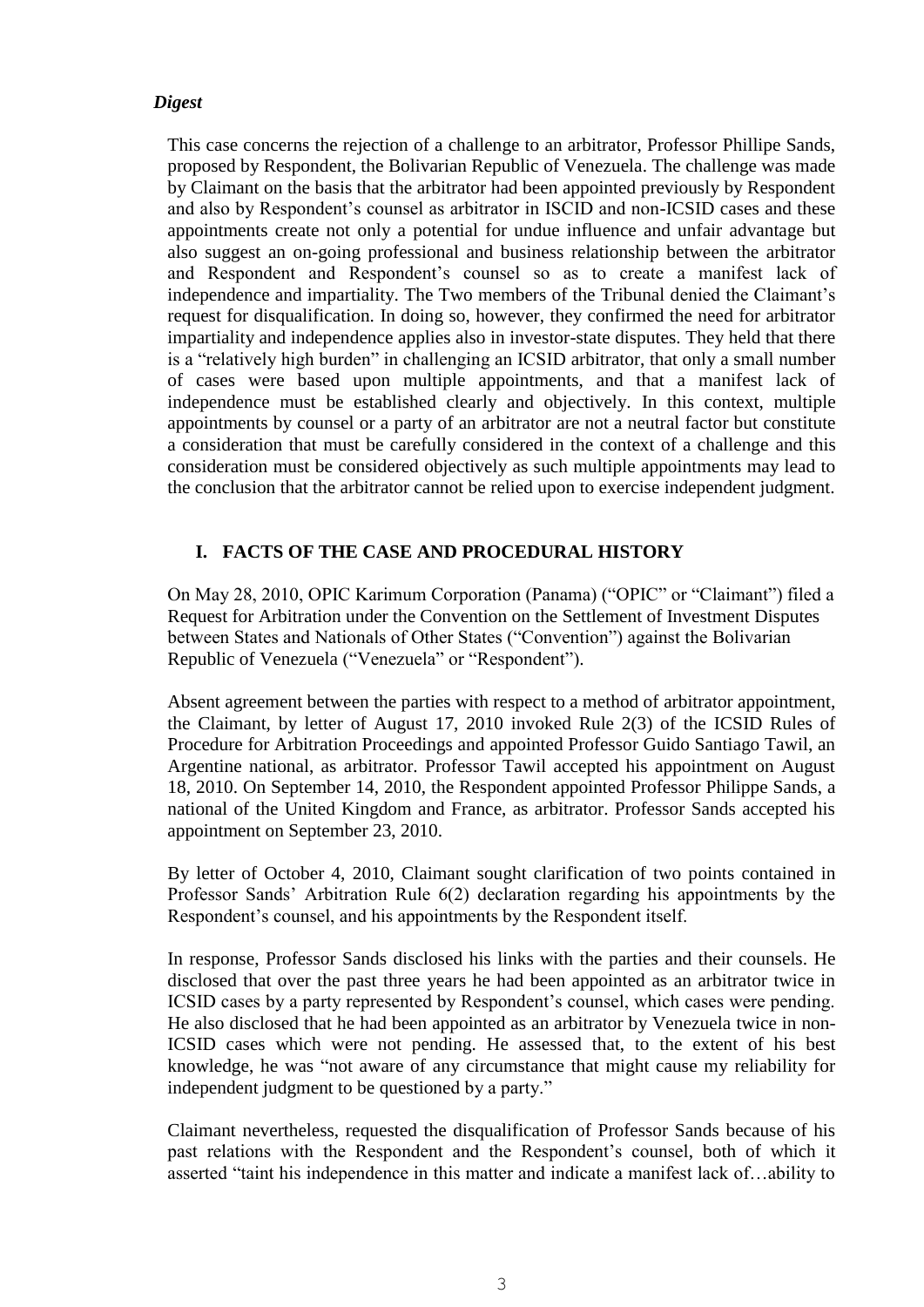be relied on for independent judgment". ‡ Professor Sands refuted Claimant's allegations of partiality or dependence, as did Respondent.

## **II. THE PARTIES' SUBMISSIONS**

#### *A. The Claimant's Submissions*

Claimant asserted that it was not necessary to prove actual bias or conflict of interest, rather, "[w]hat matters is that the *appearance* of bias or of a conflict is sufficient in the eyes of a reasonable, informed third person that is in the position of the party challenging the arbitrator. § Reasonable doubt is sufficient to meet the manifest lack of independence and impartiality standard.\*\*

Claimant argued that the IBA Orange list threshold†† was exceeded because the arbitrator was appointed in five arbitration proceedings within the last three years by either Respondent's counsel, the Curtis Mallet law firm, or by Respondent. These multiple appointments violated Sections 3.1.3 and 3.3.7 of the International Bar Association guidelines.‡‡ According to the Claimant, "[t]hese appointments suggest that there is, at a minimum, an ongoing professional and business relationship between Professor Sands and the Curtis Mallet firm as well as a prior relationship between Professor Sands and the Respondent." (Decision p.7, ¶21).

Using the four criteria from the *Suez case*, the Claimant argued that there was a direct connection between the arbitrator and the Respondent. Professor Sands appeared to rely on the Respondent or its counsel for a substantial amount of his arbitration appointments and that, by virtue of his appointments by the Respondent or its counsel, "Professor Sands derived a direct and financial benefit or advantage from, and appears to be dependent on Respondent or its counsel as a result of the alleged connections". (Decision p.8,¶22). The connections were material to, and significantly affected, the compensation that Professor Sands earned as an arbitrator.

Further, taking into account the arbitrator's appointment by Bolivia, the Claimant argued that the substantial financial support provided by Venezuela to Bolivia and the considerable influence of the Venezuelan government on Bolivia created the appearance of a very close connection and affiliation between Bolivia and Venezuela.

## *B. The Respondent's Submissions*

The Respondent responded that Professor Sands was appointed in no more than three cases. There was no doubt regarding his independence and impartiality because the Claimant failed to offer objective evidence of bias. Claimant's allegations were based

 $\pm$  Decision p.5 ¶11.

<sup>§</sup> Decision p. 5 ¶16 citing Claimant's Further Observations, p. 4 ; *See also* Amended PTD, p. 3; Claimant's Further Observations, p. 12

<sup>\*\*</sup> Claimant's Further Observations, p. 5.

<sup>††</sup> The Orange List refers to the International Bar Association Guidelines on Conflicts of Interest in International Arbitration, May 22, 2004 which set out a "traffic light" green, orange and red, system of conflicts and disclosures.

<sup>&</sup>lt;sup>##</sup> Section 3.1.3 provides justifiable doubts about an arbitrator's impartiality or independence may arise where an arbitrator has been appointed by a party in two or more instances within the last three years. Section 3.3.7 provides such doubts may also arise when an arbitrator has received more than three appointments by the same counsel in the past three years. Decision p.5-6, ¶17.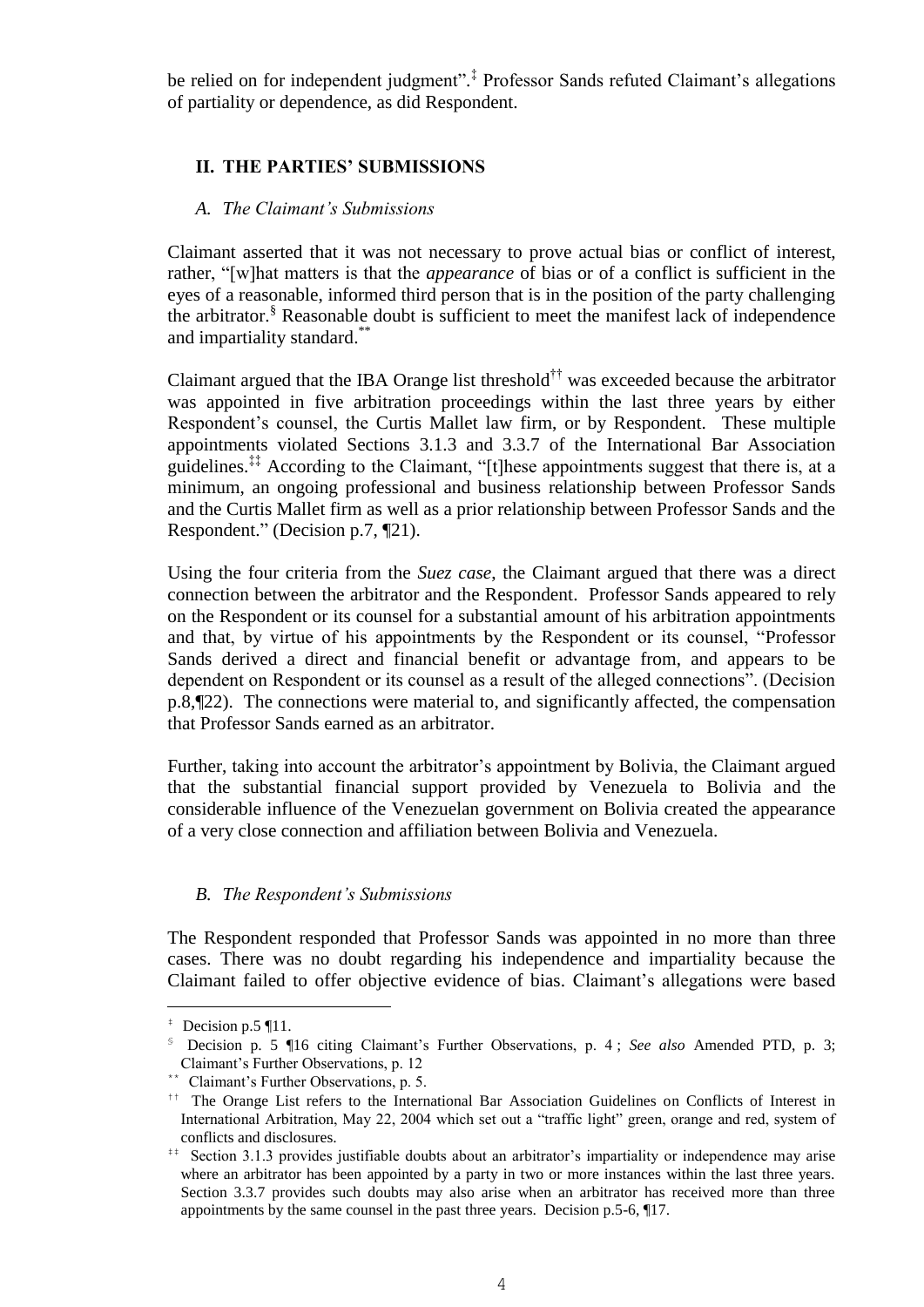only on pure speculations, and it was clear that Professor Sands was not dependent financially on the Respondent or its counsel.

Regarding the *Suez* criteria, the Respondent argued that the connection was limited to his appointment to act as a judge in disputes against third parties, that the interactions were not intense, that there was no objective evidence of the financial dependence of the arbitrator, and that the arbitrator's participation in two cases could not be seen as material.<sup>§§</sup> The financial dependence issue was further taken up in the explanation provided by Professor Sands himself in which he set out his sources of income and concluded that less than 5.89% of his total income came from sitting as an arbitrator. (Decision p. 15, ¶¶39-40).

#### **III.ANALYSIS AND DECISION BY THE ARBITRAL TRIBUNAL**

The two other members of the Tribunal, the Chairman, Professor Doug Jones, and Professor Tawil unanimously rejected the request for disqualification. In so doing, the Tribunal noted the "relatively high burden" involving in successfully challenging ICSID arbitrators and that "The Convention's requirement that the lack of independence be "manifest" necessitates that this lack be clearly and objectively established. Accordingly, it is not sufficient to show an appearance of a lack of impartiality or independence." (Decision p.16,¶45).

The Tribunal disagreed with the suggestion in *Tidewater v. Bolivarian Republic of Venezuela* that multiple appointments as arbitrator by the same party in unrelated cases were a neutral factor in considerations relevant to a challenge. Instead, the Tribunal considered that "multiple appointments of an arbitrator by a party or its counsel constitute a consideration that must be carefully considered in the context of a challenge' (Decision p. 17, ¶47). The Tribunal noted that "In a dispute resolution environment, a party's choice of arbitrator involves a forensic decision that is clearly related to a judgment by the appointing party and its counsel of its prospects of success in the dispute." *(Id.).* Multiple appointments are "an objective indication of the view of parties and their counsel that the outcome of the dispute is more likely to be successful with the multiple appointee as a member of the tribunal than would otherwise be the case." Multiple appointments of an arbitrator by a party or its counsel, therefore, may lead to the conclusion that it is manifest that the arbitrator cannot be relied upon to exercise independent judgment as required by the Convention. (Decision p. 18, ¶50).

Applying these criteria in this case, the Arbitral Tribunal noted that there were two appointments by Respondent. These were in two cases involving the same facts, in one of which the Tribunal was not constituted and the other rejected on jurisdiction. There were also two appointments by Respondent's counsel in "unrelated cases involving Turkmenistan". The Tribunal found that neither of these multiple appointments established the requisite manifest lack of independence by Professor Sands. The Trubunal also rejected Claimant's arguments on the *Suez* criteria, and concluded that the proposal for disqualification submitted by Claimant must be dismissed.

<sup>§§</sup> Professor Sands explained that these two cases were related to the same facts and so were the same case, that he never claimed any fee in relation to one and in the other, an UNCITRAL case, jurisdiction was rejected. (Decision pp.15-16, ¶41).

<sup>&</sup>lt;sup>\*\*\*</sup> *Tidewater v. Bolivarian Republic of Venezuela*, ICSID Case No. ARB/10/5, Decision on Claimants Proposal to Disqualify Professor Brigitte Stern, Arbitrator, December 23, 2010 at ¶60.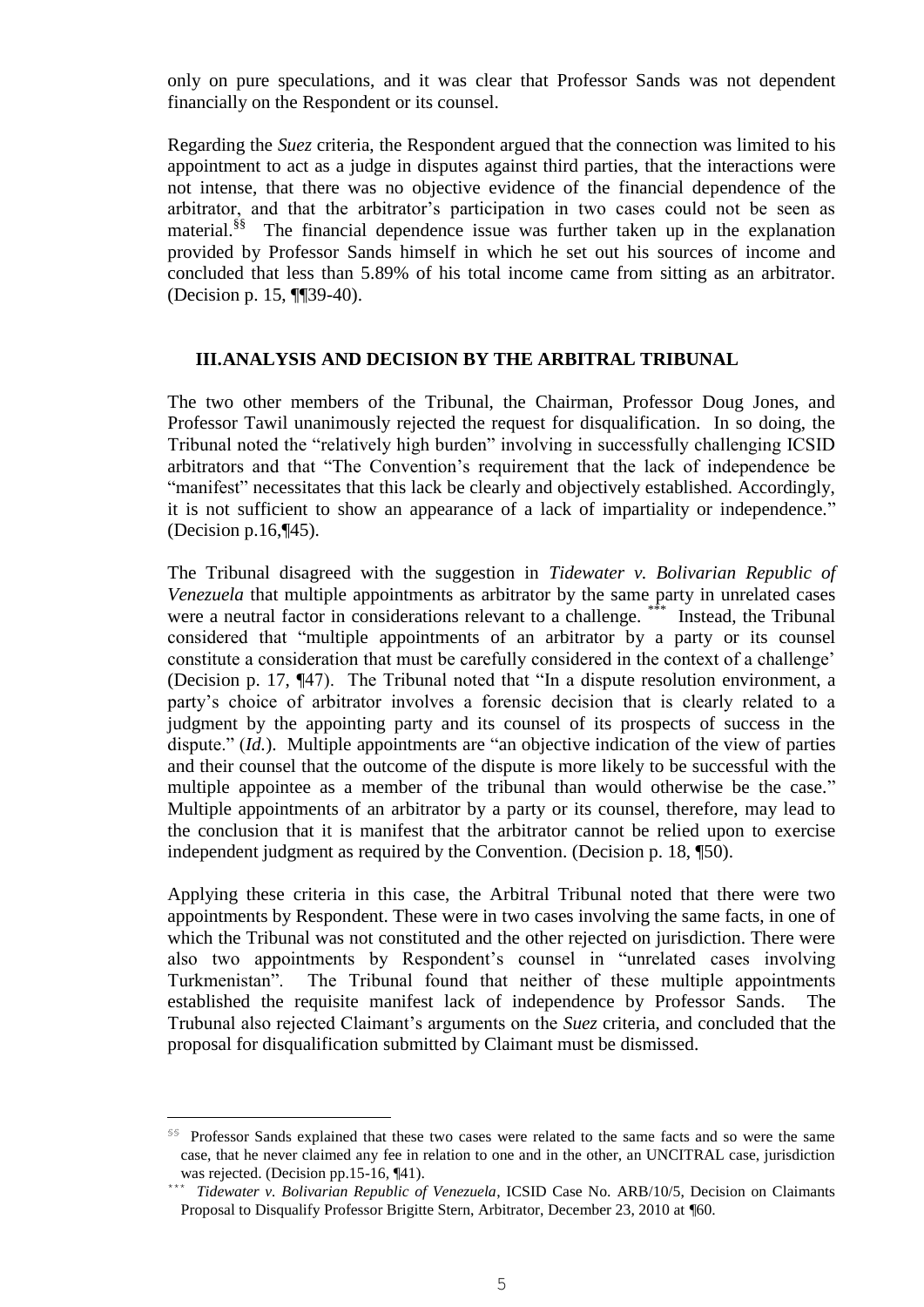## **I. LES FAITS DE L'AFFAIRE EN L'ESPÈCE ET UN RAPPEL DE LA PROCÉDURE**

Le 28 Mai 2010, la société OPIC Karimum (Panama) (« OPIC » ou « le demandeur ») a déposé une demande d'arbitrage auprès du Tribunal Arbitral, conformément aux termes de la Convention sur la Résolution des Conflits liés aux Investissements entre les États et nationaux d'autres États (« la Convention ») à l'encontre de la République Bolivarienne du Venezuela.

En l'absence d'accord entre les parties, eu égard à la méthode de nomination des arbitres, le demandeur, dans une lettre du 17 Août 2010, a nommé comme arbitre le Professeur Guido Santiago Tawil, un ressortissant Argentin. Professeur Tawil a accepté sa nomination le 18 Août 2010. Le 14 Septembre 2010, le défendeur a nommé arbitre le Professeur Philippe Sands, un ressortissant du Royaume-Uni et de la France. Le Professeur Sands a accepté sa nomination le 23 Septembre 2010. Par lettre du 4 Octobre 2010, le demandeur a sollicité une clarification de deux points de la règle 6(2) de la déclaration d'arbitrage du Professeur Sands, concernant ses nominations par les conseillers du défendeur et par le défendeur lui même, le Venezuela. En guise de réponse, le Professeur Sands a révélé tous liens qui pouvaient exister entre lui même et les parties et/ou leurs conseillers. Il a affirmé qu'à sa connaissance, il n'avait pas « conscience de circonstances qui pourraient être de nature à compromettre son indépendance et à provoquer dans l'esprit de l'une ou de l'autre des parties, un doute raisonnable sur ces qualités d'impartialité et d'indépendance. » Le demandeur a néanmoins demandé la récusation du Professeur Sands en raison de ces relations passées avec le défendeur et ses conseillers. Le Professeur Sands nie toutes allégations de partialité ou dépendance mises en avant par le demandeur.

# **II. LES ALLÉGATIONS DES PARTIES**

#### *A. Les allégations du demandeur*

Selon le demandeur, « [c]e qui importe est que l'*apparence* de partialité ou d'un conflit soit suffisante aux yeux d'une tierce personne raisonnable et informée qui se trouve dans la même positions que la partie cherchant à mettre en cause l'arbitre.††† Un doute raisonnable suffit pour satisfaire le standard du manque manifeste d'indépendance et impartialité.‡‡‡

Le demandeur met en avant le fait que le seuil de la liste Orange n'as pas éteint atteint puisque l'arbitre a été nommé dans cinq affaires au cours des trois dernières années soit par le Cabinet Curtis Mallet soit par le défendeur, ce qui correspond à une violation de la Section 3.1.3 et la Section 3.3.7 des directives de l'Association Internationale du Barreau. Selon le demandeur, « [c]es nominations suggèrent qu'il y a au moins, une relation professionnelle ou d'affaires en cours entre le Professeur Sands et le cabinet Curtis Mallet, ainsi qu'une relation antérieure entre le Professeur Sands et le défendeur. » En utilisant les quatre critères développés dans l'affaire *Suez*, le demandeur met en avant le fait qu'il existe un lien direct entre l'arbitre et le défendeur, que le Professeur Sands semble dépendre du défendeur ou de ses conseillers pour un grand nombre de ses nominations en tant qu'arbitre, que, en vertu de ces nominations, le « Professeur Sands y trouve un intérêt et un bénéfice direct et financier et que les liens entre eux sont matériels

<sup>†††</sup> Observations complémentaires du demandeur, p. 4 ; *Voir aussi* PTD modifié, p. 3; Observations complémentaires du demandeur, p. 12

<sup>‡‡‡</sup> Observations complémentaires du demandeur, p. 5.